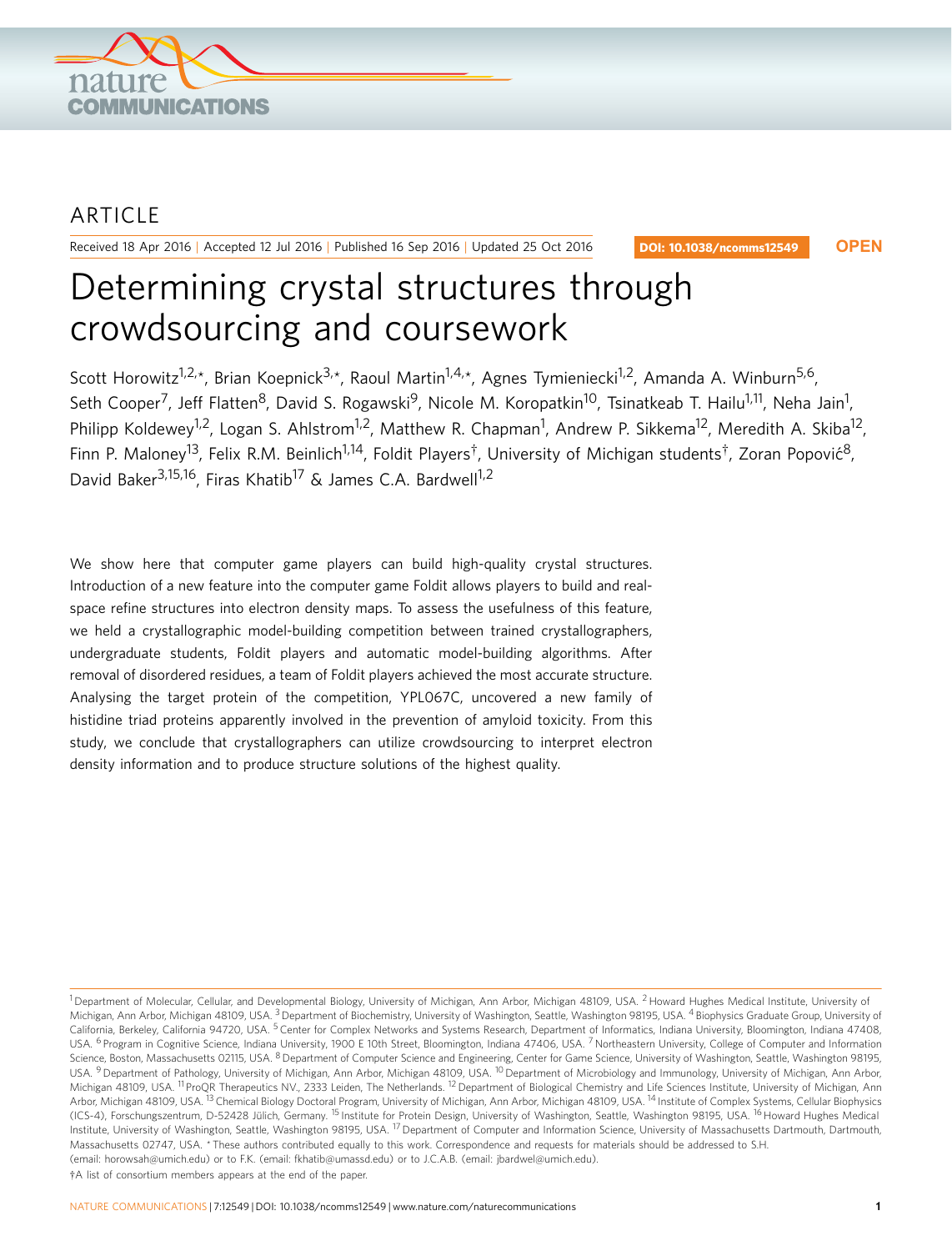acromolecular refinement against high-resolution data is never finished, only abandoned<sup>'1</sup>. George Sheldrick's statement on the labour-intensive nature of model building and refining crystal structures reflects the difficulty in producing highly accurate models. As a result,  $\sim$ 85% of deposited protein crystal structures contain discernable errors<sup>2</sup>. Unfortunately, as crystal structures are frequently used as the basis of further studies, inaccurate crystal structures can cause significant harm to the scientific process. Continued improvement of crystal structure accuracy therefore remains an important goal within the biology community.

Recently, in a class assignment, we asked 57 undergraduate students to build the structure of a protein, lectin scytovirin<sup>3</sup>, using only the model-building program Coot and an electron density map downloaded from the electron density server<sup>4</sup>. Students were not given the amino-acid sequence of the protein, but were provided with the position of the N-terminal amino acid. The students were instructed to build the structure of the protein, residue by residue, into the  $2F_{o} - F_{c}$  electron density map. Many students expressed appreciation for the puzzle-like quality of the assignment. In addition to learning about protein structure,  $\sim$  10% of these students improved on the previously published model<sup>4</sup>. One student even generated a structure that ranked in the 100th percentile in both Molprobity clashscore and total score when compared with other structures in its resolution range. These results raised the intriguing possibility that even a relatively small group of amateur model builders could collectively build higher-quality models than a single trained crystallographer. This concept was remarkably reminiscent of ideas recently championed by the online protein-folding computer game Foldit<sup>5</sup>.

On the basis of the success of the undergraduate students in improving a published crystal structure, we hypothesized that crystallographic model building through crowdsourcing might result in more accurate crystal structures than those resulting from traditional model-building methods. Thus, we added electron density features to Foldit to allow players to build directly into density. We then administered a competition to determine if crowdsourcing crystal structures could lead to topnotch structural models. The competition showed that Foldit players could build very high-quality crystal structures into electron density maps, opening up a new method for building and refining crystal structures. In addition, solving the structure of the competition's test protein unexpectedly led to the discovery a new family of histidine triad (HIT) proteins potentially involved in preventing amyloid fibre formation.

# **Results**

Adding electron density to Foldit. Foldit is a popular video game that crowdsources protein structure prediction<sup>5</sup>, challenging players to discover low-energy protein models by exploring protein conformational space. The newest version of Foldit provides players with electron density maps and the associated protein sequences, and asks players to use experimental data to guide protein folding (Fig. 1; Supplementary Fig. 1). With these new features, players can trim maps around a model and customize features of the electron density map, such as contour level, rendering style and transparency (Supplementary Fig. 1). The standard Foldit score function is supplemented with a fit-todensity term, allowing in-game structure minimization similar to crystallographic real-space refinement<sup>6</sup>. Foldit players are able to view the fit-to-density score for each residue of a model, providing valuable feedback about specific parts of a model that require more attention. As a preliminary test of this feature, we gave an electron density puzzle to the Foldit players that was

nearly identical to the lectin scytovirin classroom assignment mentioned above, and found that the Foldit players were also able to improve on the published scytovirin structure (Supplementary Note 1; Supplementary Fig. 2).

The model-building competition. We then held a crystallographic model-building competition to compare the effectiveness of different model-building approaches. Five groups of competitors took part in our model-building competition: (1) 469 Foldit players worldwide, (2) two trained crystallographers, (3) 61 undergraduate students in the University of Michigan class MCDB411 (Introduction to Protein Structure and Function) who built the structure as a class assignment, (4) Phenix Autosolve<sup>7,8</sup> and (5) MR-Rosetta<sup>9</sup>. We chose YPL067C, a yeast protein with no significant sequence similarity to any structure in the Protein Data Bank (PDB) (Supplementary Note 2) as the target for our competition. In addition, YPL067C was chosen for its biological interest, as previous studies suggested that YPL067C is involved in preventing amyloid toxicity<sup>10</sup>. Crystals of this protein diffracted to  $1.9 \text{ Å}$ resolution (Table 1). We asked all human competitors to build the best possible protein structure that they could given the protein sequence, a secondary structure prediction and an experimentally phased, density refined map of YPL067C. The MCDB411 class assignment was conducted similarly to the previous crystallography assignment discussed above, in which undergraduates improved on a published crystal structure<sup>4</sup>. As before, the undergraduates lacked previous model-building experience. In contrast, 54% of the participating Foldit players had attempted to solve early electron density puzzles in Foldit and thus had some experience in Foldit-based model building. Both the trained crystallographers and undergraduates used the modelbuilding and real-space refinement program  $Coot<sup>11</sup>$ , whereas the Foldit players used the Foldit version released on 14 October 2015. None of the competitors were given any starting points for building, and thus they needed to establish the relationship between the electron density and the protein's sequence.

The various groups used different approaches. The students and trained crystallographers worked independently, generally utilizing large aromatic residues to identify the relationship between sequence and electron density features. The best Foldit solutions, in contrast, came from a group of players working collaboratively, with one player serving as the trailblazer who contributed the majority of the moves towards the creation of the model (Fig. 1), and other players providing detailed structural tweaks and refinements (Supplementary Movie 1). Although the Foldit players also used a large aromatic residue to initially anchor the sequence similar to the Coot users, their building process sampled conformational space very widely (Supplementary Movie 1), unlike the Coot users. The Foldit players used many different types of building tools, including constraint changes (band, freeze and cut actions), automated minimization algorithms (global wiggle, local wiggle and shake actions) and tools to modify secondary structure (rebuild and tweak actions) (Supplementary Fig. 3).

To determine which group produced the best structural models, we used an automated refinement procedure<sup>12</sup> on all the structures, and then compared key crystallographic statistics. These statistics consisted of  $R_{\text{free}}$ , r.m.s.d.'s of bonds and angles, the number and severity of steric clashes (represented by Molprobity clashscore<sup>13</sup>), and Ramachandran outliers. Analysing the  $R_{\text{free}}$  values, we quickly realized that the Foldit players were at a distinct disadvantage (Supplementary Fig. 4). Whereas the Coot users, Phenix Autosolve and MR-Rosetta were able to exclude regions that had poor quality electron density, the current version of Foldit required that players model the entire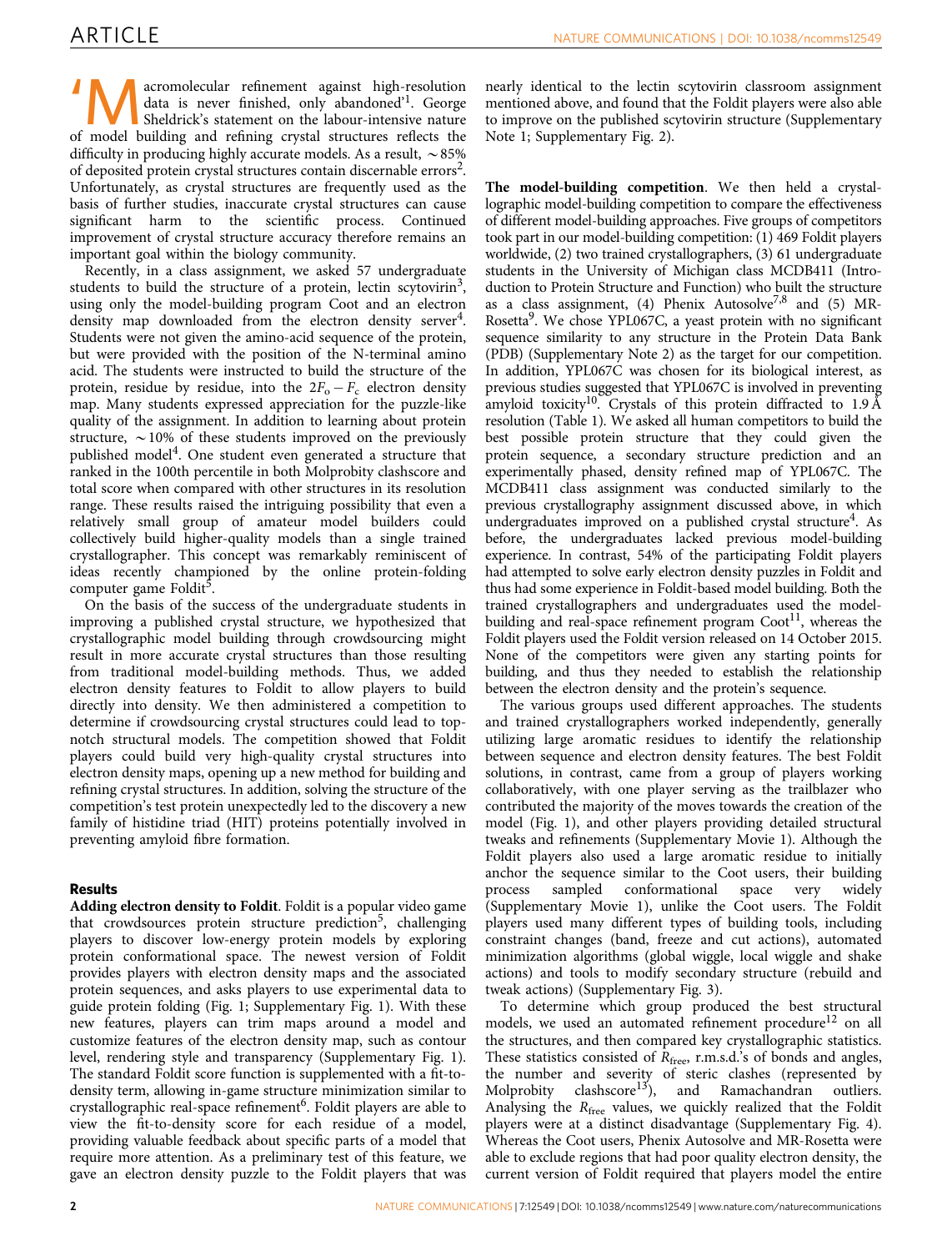

Figure 1 | Snapshots of Foldit players building YPL067C in the Foldit user interface. For the complete path of the Foldit model building, see Supplementary Movie 1. The starting point for the puzzle (top left) presented the electron density map and the protein sequence to the player. The players then used Trp108 to help anchor the sequence in electron density (top middle) before beginning to fold secondary structure elements (top right through bottom left). After many rounds of modification in Foldit (bottom middle and Supplementary Movie 1), the players arrived at a high-scoring solution in which the ordered regions of electron density were well fit by YPL067C (bottom right). Disordered regions were later pruned.

sequence without gaps, retaining all disordered residues. Because disordered atoms do not substantially contribute to X-ray diffraction, modelling of disordered residues will disagree with diffraction data and inflate  $R_{\text{free}}$  values. To correct for this deficiency in Foldit, we pruned the Foldit models afterwards to include only those residues modelled by the top trained crystallographer, so that they contained only the well-ordered regions of the protein. We then re-refined the pruned Foldit structures and compared them with the other models.

The Foldit structures improved considerably after pruning. As a result, the top pruned Foldit structure was the overall highestquality structure produced in the competition (Fig. 2) as measured by geometry, density fit and steric clashes. In addition to the  $R_{\text{free}}$  value of the pruned Foldit structure becoming marginally better than that achieved by the trained crystallographers and containing zero Ramachandran outliers, the Foldit structure had the lowest level of steric clashes (Fig. 2). According to Molprobity<sup>13</sup>, the top Foldit structure is an exceptional model, ranking in the 100th percentile in both its overall Molprobity score and clashscore of all structures in the PDB of similar resolution  $(1.95 \pm 0.25 \text{ Å})$ . The superiority of the top Foldit structure can be attributed to better side-chain conformations than those in the top structure produced by the trained crystallographers (Supplementary Fig. 5). Better Foldit scores were associated with lower  $R_{\text{free}}$  values (Supplementary Fig. 6),

suggesting that the Foldit model-building strategy and its scoring algorithm could be generalizable as a means of producing highquality structures.

### **Discussion**

Here we show that Foldit players can build structural models at least as effectively as trained crystallographers and state-of-the-art automated methods, enabling a novel crowd-powered strategy for solving high-accuracy crystal structures. Combined with the ability to generate molecular replacement solutions in Foldit, and therefore to circumvent the need for experimental phases in some cases $^{14}$ , it is now potentially possible to obtain complete structure solutions using Foldit given only a native crystallography data set. Citizens hold a tremendous reserve of brainpower that remains largely untapped by the scientific community. The new Foldit electron density feature has revealed that non-expert citizen scientists are capable of using structural data to build first-rate models, and we expect that Foldit will be a powerful tool for crowdsourcing many new high-quality structures.

This surprising win by Foldit players suggests that, in at least some cases, this video game can help produce crystallographic models of higher quality than those from trained crystallographers or automated model-building algorithms alone. The difference in accuracy is likely in part the result of different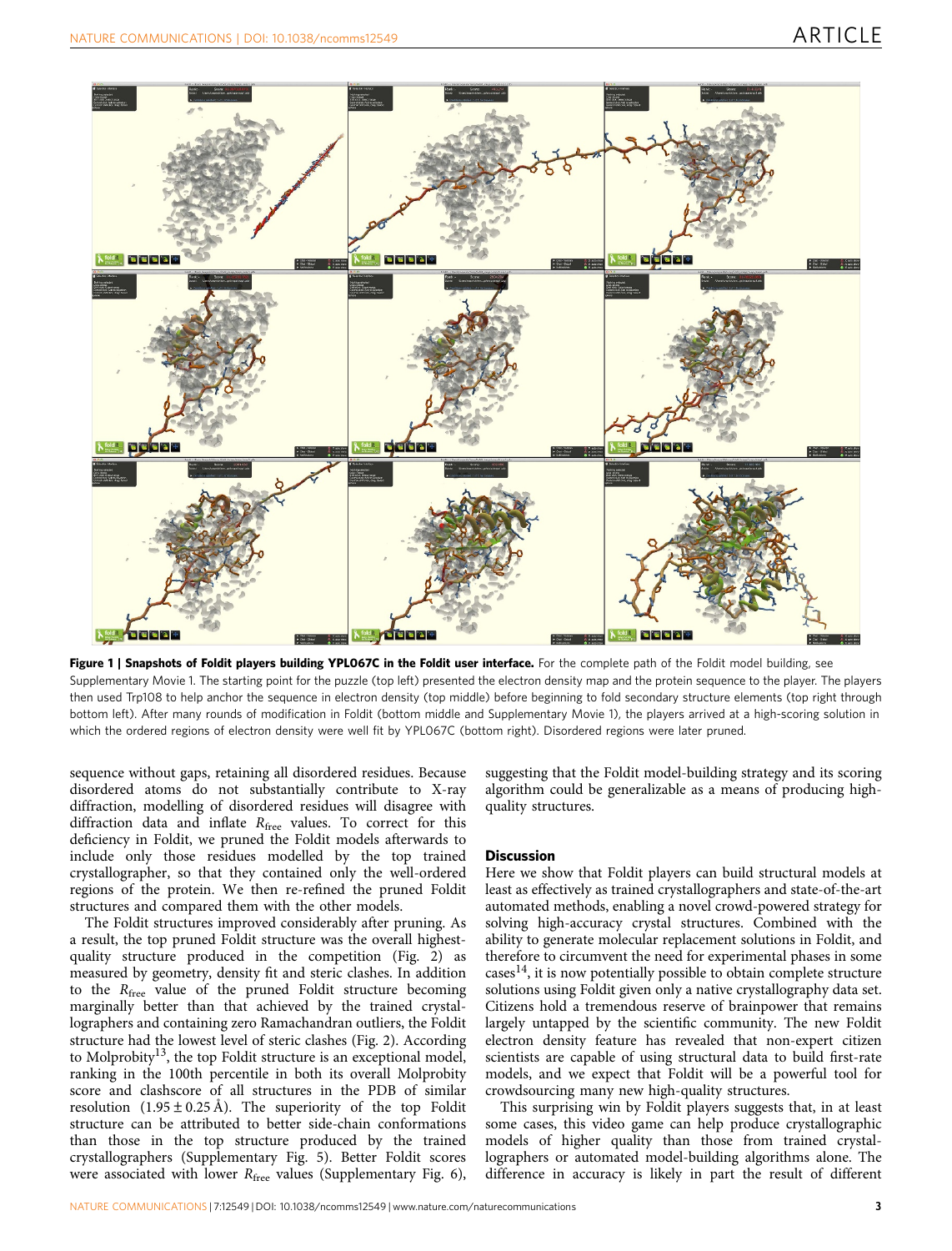# Table 1 | Crystallography statistics for HTC1.

|                                   | <b>SeMet HTC1 (top</b><br>pruned Foldit) | <b>Native HTC1</b>    |
|-----------------------------------|------------------------------------------|-----------------------|
| Data collection                   |                                          |                       |
| Wavelength (Å)                    | 0.9876                                   | 0.97851               |
| Space group                       | P43212                                   | P43212                |
| Cell dimensions                   |                                          |                       |
| a, b, c (Å)                       | 63.3, 63.3, 117.8                        | 62.5,62.5,117.6       |
| $\alpha$ , $\beta$ , $\gamma$ (°) | 90, 90, 90                               | 90, 90, 90            |
| Resolution (Å)                    | 50-1.95 (1.98-1.95)                      | 42.81-1.83            |
|                                   |                                          | $(1.89 - 1.83)$       |
| $R_{\text{merge}}$ (%)            | 0.077(0.940)                             | 0.074(0.683)          |
| $1/\sigma$                        | 59.5 (1.8)                               | 12.7(2.0)             |
| Completeness (%)<br>Redundancy    | 99 (89)<br>12.4(7.5)                     | 100 (100)<br>7.8(7.7) |
| Figure of merit                   | 0.31                                     |                       |
| CC1/2                             | 0.998(0.916)                             | 0.998(0.873)          |
|                                   |                                          |                       |
| Refinement                        |                                          |                       |
| Resolution (Å)                    | 1.95                                     | 1.83                  |
| No. of reflections                | 18,107                                   | 21,161                |
| $R_{work}/R_{free}$               | 0.26/0.28                                | 0.20/0.25             |
| No. of non-hydrogen atoms         | 1,343                                    | 1,663                 |
| Protein                           | 1,305                                    | 1,513                 |
| Ligand/ion                        | $\Omega$                                 | 12                    |
| Water                             | 38                                       | 138                   |
| Average B-factors                 | 53.8                                     | 48.8                  |
| Protein                           | 53.8                                     | 49.0                  |
| Ligand/ion<br>Water               | 54.3                                     | 51.9<br>45.7          |
| R.m.s.d's                         |                                          |                       |
| Bond lengths (Å)                  | 0.008                                    | 0.009                 |
| Bond angles $(°)$                 | 1.0                                      | 0.89                  |
|                                   |                                          |                       |
| SeMet, selenenomethionine.        |                                          |                       |

underlying philosophies behind Coot and Foldit. Whereas Coot primarily uses a real-space refinement system<sup>15</sup> that only respects local geometry, the Rosetta force field used by Foldit is much more extensive, including additional steric, electrostatic and solvation terms, as well as statistical potentials based on observed backbone torsions and side-chain rotamers<sup>6</sup>. That some of the Foldit models were of higher quality than those of trained crystallographers suggests that expert model builders might also benefit from the Foldit force field for real-space refinement. Human intervention either by crystallographers or Foldit players is clearly helpful, as both Phenix Autosolve and MR-Rosetta on their own produced suboptimal structures. The collaborative building process used by the Foldit players could also be a beneficial strategy for professional crystallographers, who could achieve a similar effect by either having multiple laboratory members take turns working on model building and refinement or by submitting their crystal refinement problems to Foldit. Looking forward, we hope that further analysis of electron density puzzle solutions in Foldit can inform continued improvement of automated structure solution algorithms.

Foldit players might also be tasked with improving structures of questionable quality already in the PDB. These Foldit puzzles would benefit the entire community of scientists that depend on accurate structural models. Editing of nearly complete structures could form a base of easier Foldit puzzles for new players, allowing players to practice their model-building skills before moving to more difficult de novo model-building puzzles. To further improve the capability for Foldit players to aid crystallographers, ongoing development will make it possible for the players to add or remove residues with insufficient electron

density, and have these changes accurately reflected in the Foldit score. We envision a future in which professional crystallographers frequently tap the collective model-building expertise of Foldit players for help in the model-building, refinement and validation steps of crystallography.

From an educational perspective, the participation of an undergraduate class in this study explored how crystallographic model building can be used not just to teach students the structures and chemistry of proteins in great depth, but in addition, to teach the scientific process. In our previous study, students built into a high-resolution, fully refined map<sup>3</sup>. In the study presented here, students received a lower-resolution, unrefined map and no starting place for building. Dealing with disordered residues, the students were forced to interpret data of varying quality and to decide when the data became too ambiguous to draw firm conclusions. Similar decision-making processes govern the use of scientific data across many disciplines. This assignment thus helped give students a realistic view about the power and limitations of the scientific method. Importantly, the ease with which students and Foldit players were able to interpret and understand density maps suggests that scientists other than crystallographers can very readily interpret electron density maps, which will assist them in designing or analysing experiments based on crystal structures.

YPL067C's structure yielded unexpected insights into its biological function. Despite the lack of sequence homology to any protein in the PDB, a  $DALI^{16}$  search of YPL067C (Supplementary Table 1) found that it is structurally similar to members of the widely conserved superfamily of histidine triad (HIT) proteins. These proteins contain three histidine residues with an almost identical spatial organization to that of YPL067C, as well as a ß-sheet core nested inside a similar arrangement of loops and helices (Fig. 3). HIT proteins have been shown to be involved in diverse cellular stress responses, such as DNA damage, oxidative stress and induced apoptosis<sup>17,18</sup>. However, the specific in vivo activity of HIT proteins remains unclear<sup>17</sup>. Although YPL067C bears some resemblance to known HIT proteins, it is sequentially and structurally distinct (Supplementary Fig. 7). Its most notable distinguishing structural characteristic is an open channel not found in other HIT proteins (Supplementary Note 2). YPL067C's characterization makes it the founding member of a new family we are calling HTC (for histidine triad with channel), with YPL067C being the first member, HTC1. The HTC family contains over 900 members found in a wide variety of eukaryotes and viruses (Supplementary Note 2). As mentioned above, HTC1 null mutants increase the toxicity of amyloid overproduction<sup>10</sup>. We find here that HTC1 is very effective in preventing in vitro amyloid formation of three model proteins,  $A\beta_{1-40}$ ,  $\alpha$ -synuclein and reduced carboxy-methylated  $\alpha$ -lactalbumin (RCMalA; Fig. 4). On the basis of docking simulations, HTC1 may bind to unfolded proteins using its conserved channel (Supplementary Note 2; Supplementary Fig. 8). Our crowdsourcing-enabled discovery of a new family of proteins involved in preventing amyloid formation provides insight into a novel physiological role of the ubiquitous HIT proteins.

## Methods

Electron density in Foldit. To facilitate work on electron density data in Foldit, new visualizations and tools, along with a tutorial puzzle to introduce them, were developed and distributed to Foldit players in periodic software updates. Electron density maps in Foldit are displayed as a visual guide in the form of an isosurface. Players have control over parameters of the density isosurface, such as the contour level, surface texture, transparency and colour, and can tag regions of the density with notes. After initial testing, it was clear that density visualization alone was insufficient to improve model building by Foldit players. Players simply ignored the density, finding that their existing, familiar strategies were most competitive on Foldit leaderboards. In response, we adapted the Rosetta fit-to-density score term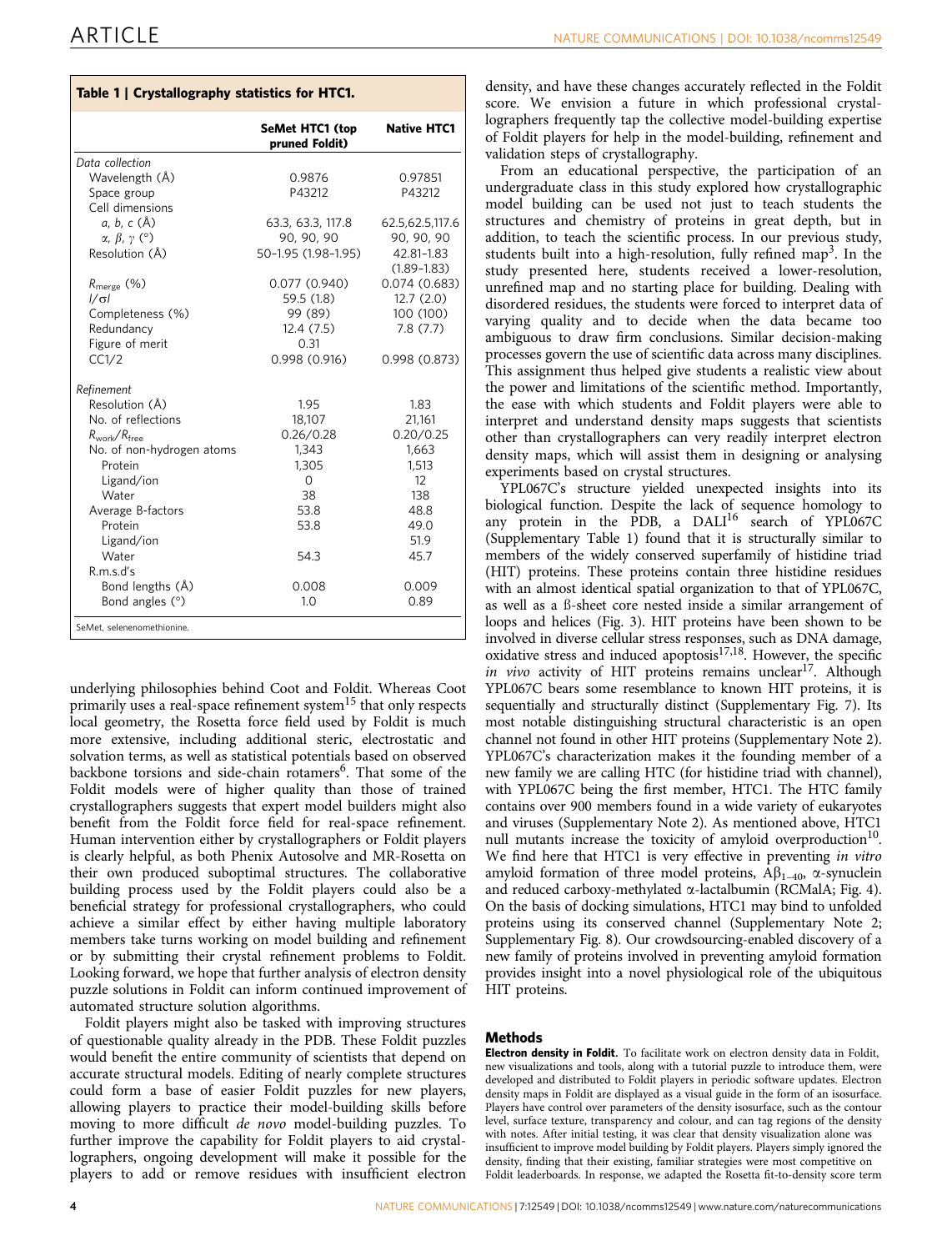

Figure 2 | Model-building competition results. Comparison of key statistics of the best model from each group after pruning disordered residues from Foldit structures. In all cases, lower values represent better scores. Comparison before pruning disordered residues is shown in Supplementary Fig. 4.



Figure 3 | Overall structure of HTC1. Structural alignment with the top DALI search hit is shown in Supplementary Fig. 7.

elec\_dens\_fast into the Foldit score function<sup>6</sup>. This not only provides competitive incentive to match the density, but also allows Foldit automated tools such as structure minimization to be guided by electron density, similar to crystallographic real-space refinement. Under this configuration, players were able to fit models to several experimental electron density maps with high accuracy. An important feature was added later that allowed players to trim excess density that was distant from the player's model from the visualization. According to Foldit player testimony, this feature has proved invaluable on certain experimental density maps where it allowed a clearer interpretation of relevant density. To protect the integrity of unpublished crystallographic work, electron density data were obfuscated before online distribution to Foldit players.

**The competition.** Phenix Autosolve<sup>7,8</sup>, with model-building disabled, was used to create density-modified maps of selenenomethionine (SeMet) YPL067C. To make the map manageable for the Foldit program, the map was masked beyond 5 Å from the initial solution at the start of the competition. This map was given to Foldit players, MCDB411 students and the experienced crystallographers for model building. The individual responsible for model building and refining the initial structure solution of YPL067C, before the contest was initiated, had no contact with any of the competitors.

Sixty-one students in the University of Michigan undergraduate class MCDB411 (Introduction to Protein Structure and Function) were introduced to the assignment through a description of the previous iteration of the assignment in class<sup>4</sup>, together with a 1.5 h lecture on X-ray crystallography. Students then had two in-class computer laboratory sessions in which features of Coot were presented. In the first 1.5 h lab session, the students were given basic instructions on opening electron density maps and molecules, changing map levels, scrolling and changing map size, finding secondary structure elements, converting  $C_{\alpha}$  representations to all-atom molecules, placing helices and strands, adding terminal residues, realspace refinement, controlling regularization and refinement, rotating and translating atoms and residues, viewing the skeleton, mutating residues, and changing rotamers. The instructors suggested that changing the weighting of the real-space refinement from the default value of 60–10 and making subsequent changes to this value as needed could help in the building process. In the second 1.5 h lab session, the students were taught how to merge molecules, look for grouped tryptophans, phenylalanines and/or tyrosines as starting places for building, and use validation tools such as density fit analysis, geometry fit analysis and unmodelled blobs. Four instructors were present in the first lab session and three in the second to answer questions on the operation of Coot. Starting from the initial lab session, students were given a total of 1 month to complete the assignment. During this period, the instructor held walk-in help sessions twice a week for 1.5 h each and answered questions on the operation of Coot as well as general model-building questions. Common questions included how to identify density for specific sequences, how to correctly merge molecules and how to approach gaps in electron density. Regarding gaps in density, students were told to model through gaps only if they were confident that the modelling would be correct based on the size of the gap and the number of residues they were modelling in. Students were not told what to do in specific cases of building through disordered segments. They were informed that water molecules would not be included in grading. One student asked whether there were external validation tools that could help and was told that the Molprobity server might be useful. Students were allowed to discuss the project and ask each other questions, but were required to do their own model building.

A Foldit puzzle was posted online with the masked electron density map and a model of the target polypeptide in fully extended conformation. Players were challenged to fold the extended polypeptide into the electron density map to achieve a good fit to density. Any advice given to MCDB411 students by the instructors as to how to begin model building was also posted on the Foldit messaging board. After 4 weeks, the puzzle was closed and 900,000-player models were scored and ranked according to the Rosetta energy function. The top scoring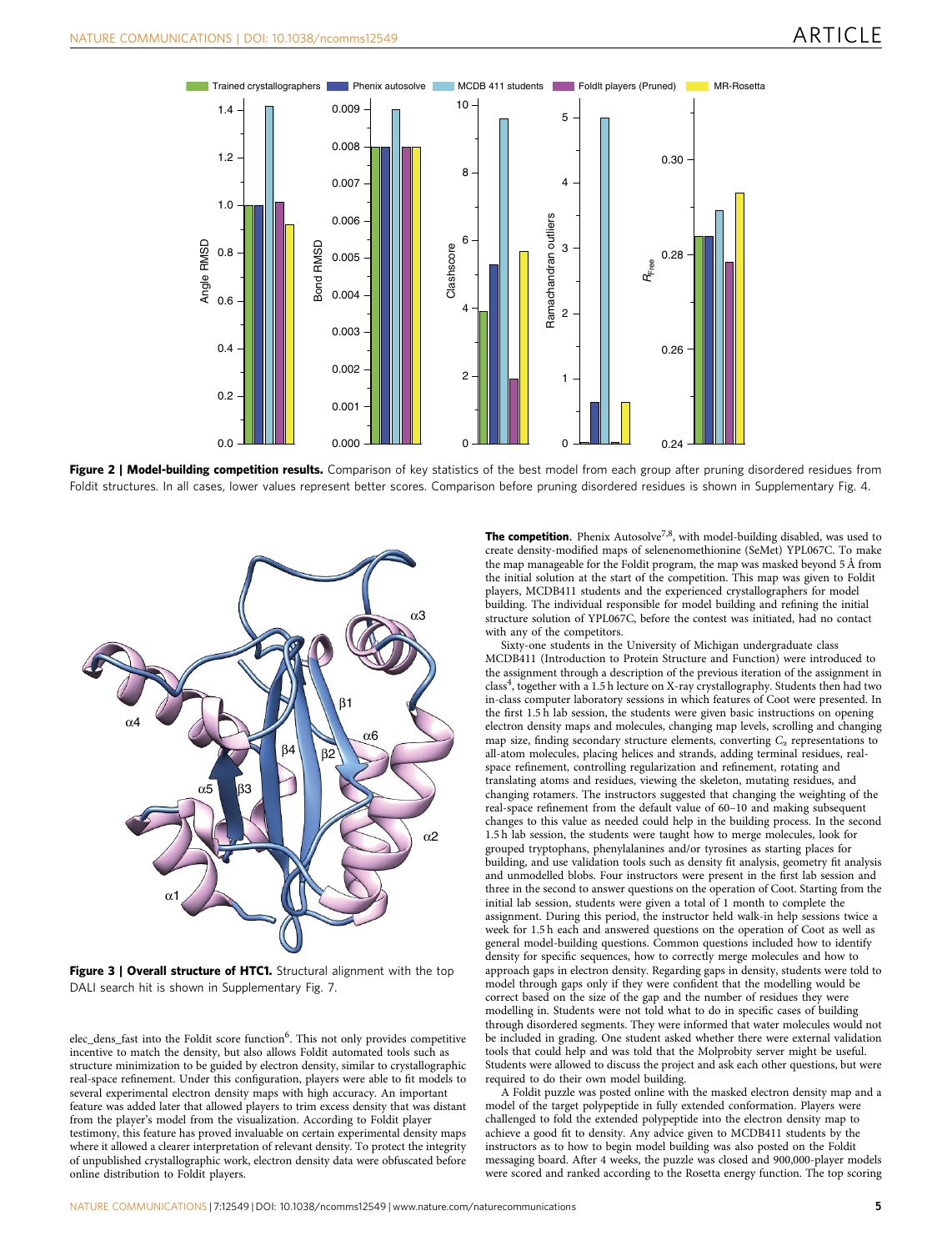

Figure 4 | HTC1 aggregation inhibition. HTC1 prevents amyloid formation of RCMLa (a)  $Ap_{1-40}$  (b) and  $\alpha$ -synuclein (c), as measured by thioflavin T (ThT) fluorescence at 490 nm.

models were clustered into a set of 1,000 such that no two aligned to <1.0 Å  $C_{\alpha}$ r.m.s.d. To this clustered set, we added the 50 best unique models produced by Foldit teams or soloists, as well as any models flagged by Foldit players for special consideration—1,094 Foldit models in total. The puzzle was open to Foldit players for 28 days. Members of the winning team began playing the day after the puzzle opened, and produced the winning structure  $\sim$  23 days later—4 days before the puzzle closed.

Two trained crystallographers were given the same number of days for model building as the students and Foldit players. They were given specific instructions not to use tools outside of Coot or Molprobity and not to interact with each other during model building. The trained crystallographers spent  $\sim$  8 and 14 h, respectively, working on the puzzle. The trained crystallographers reported using the following approach to the puzzle, which corresponds well with what the instructor observed with many of the undergraduate students. First, they looked for large density blobs that might correspond to large aromatic side chains such as Trp, Tyr or Phe. Working forwards and backwards from the Trp–Phe–Val–Asn sequence proved particularly useful. Modelling in a few of these large residues led to the assignment of density to sequence location. The direction of the polypeptide chain was reversed on a few occasions, but was fixed by looking at the carbonyl density. The Find Secondary Structure tool in Coot was used, especially for regions where the density was poor. Real Space Refine Zone was used with the refinement weight set to 20 or 10, based on the instructor's suggestion for building in an unrefined map. Regions where the density was very poor and decisions had to be made about whether to keep trying to build or not proved to be the hardest part of the task. The trained crystallographers reported that at first they did build in these sections of poor electron density. However, when they realized the extent of the guessing involved, they subsequently removed most of the model in these areas. After modelling in the residues, the trained crystallographers used the validation tools in Coot, including Ramachandran plot, Rotamer analysis and Density Fit analysis, which flagged areas with poor geometry. They also ran the structure through MolProbity, which gave similar results to the Coot validation tools. Finally, the crystallographers fixed problem areas as best as possible with the Coot modelling tools, such as Flip Peptide, Rotamers, Regularize Zone and Real Space Refine Zone. When asked to describe the difficulty level of this assignment, the trained crystallographers rated it as somewhat difficult (on a scale of: very difficult, somewhat difficult, neither easy nor difficult, somewhat easy and very easy)

Phenix Autosolve<sup>7,8</sup> was run with default parameters (using phase\_and\_build) to produce the Autosolve model. The MR-Rosetta model was obtained by relaxing and rebuilding the Autosolve model in the same electron density map provided to human groups, using Rosetta mr\_protocols<sup>9</sup> with nstruct = 10 and selecting the model with the lowest  $R_{\text{free}}$ . ARP/Warp<sup>19</sup> and Phenix Autobuild<sup>20</sup> did not create models of as high quality as Phenix Autosolve or MR-Rosetta, and were thus not analysed in the competition.

After completion of the competition, all structures were automatically refined using Phenix to analyse the results. The refinement strategy included XYZ coordinates, temperature factors and updating waters. Notably, the best structures from Foldit, as measured by  $R_{\text{free}}$ , came from the group of highest-scoring Foldit structures according to Foldit score.

Bioinformatics. YPL067C sequence conservation was analysed using a fouriteration PSI-BLAST of the UniRef50 database, with an E-value cutoff of 0.005. No sequences in the PDB were found. Sequence conservation was projected onto the structure of YPL067C using the Consurf server<sup>21</sup>. The top  $\text{DAL1}^{16}$  match to the crystal structure of YPL067C was to a HIT protein of unknown function from Clostridium difficile (PDB: 4EGU), with a Z-score of 4.9. The top 47 hits were all HIT proteins with Z-scores ranging from 4.9 to 4.2 (Z-scores  $>2.0$  are considered significant). Secondary structure predictions for the competition were generated using PSIPRED<sup>22</sup>.

Protein expression and purification. The gene for YPL067C was amplified from yeast strain Y2HGold (Clontech) and cloned into a pET28-sumo plasmid using primer 1 (5'-AAATATGGATCCATGCAACAAGATATCGTCAACGATCAC CAG-3') and primer 2 (5'-AAATATCTCGAGTCAGGCAAGTGGCTCGAAAC C-3'). pET28-sumo-ypl067C was transformed into Escherichia coli BL21(DE3) cells.

Cells were grown at 37 °C overnight in 100 ml Luria Broth (containing  $100 \,\mathrm{\upmu}\mathrm{g\,m}^{-1}$  kanamycin), and 10 ml was used to inoculate 1 litre Luria Broth (containing  $100 \mu g$  ml<sup>-1</sup> kanamycin). At early log phase, the temperature was reduced to 20 °C and 0.1 mM isopropyl β-D-1-thiogalactopyranoside was added to induce expression overnight. Cells were collected by centrifugation and resuspended in 100 ml lysis buffer (40 mM Tris, 10 mM sodium phosphate, 400 mM NaCl, 10% glycerol, 10 mM imidazole, pH 8.0) enriched with 1 mg ml - 1 DNaseI, 1 mM MgCl<sub>2</sub> and two tablets of complete EDTA-free protease inhibitor (Roche). Cells were lysed by two French press cycles at 1,300 p.s.i. and centrifuged at 37,000 g for 30 min at 4 °C. The supernatant was run through a Ni-HisTrap 5 ml column (GE Healthcare) pre-equilibrated with lysis buffer at a rate of  $1.5$  ml min $^{-1}$ . Following binding, the column was washed with 60 ml lysis buffer. The protein was eluted with 20 ml lysis buffer enriched with 500 mM imidazole. To cleave the sumo-His  $\times$  6 tag, 10 µl ULP1 protease (from stock of 50 mg ml<sup>-1</sup>) was added to the eluted solution. A volume of  $10 \mu$ l  $\beta$ -mercaptoethanol was added and the solution was dialysed overnight in 40 mM Tris, 10 mM sodium phosphate, 400 mM NaCl, 10% glycerol, pH 8.0. To remove the tag, the solution was run through a Ni-HisTrap 5 ml column (GE Healthcare) pre-equilibrated with dialysis buffer at a rate of  $1.5$  ml min<sup>-1</sup>, and the flowthrough was saved and diluted in eight volumes of 20 mM Tris, pH 8.0. The protein was then run through a HiTrap Q HP 5 ml column (GE Healthcare), and the flowthrough contained > 95% pure YPL067C as measured by SDS–polyacrylamide gel electrophoresis. Before each experiment, YPL067C was exchanged into appropriate buffer. Expression and purification of SeMet YPL067C was performed with the same protocol except a methionine auxotroph variant of E. coli BL21(DE3) and SelenoMethionine Medium Complete (Molecular Dimensions) were used.

 $\alpha$ -Synuclein was expressed and purified using the protocol described previously<sup>23</sup> with minor modifications. In brief, 1% of the overnight grown culture was transferred in fresh media and induced with  $0.8 \text{ mM}$  isopropyl  $\beta$ -D-1thiogalactopyranoside for 4 h after the optical density of the culture reached 0.6. The induced cells were pelleted at 4,000 r.p.m. and resuspended in 25 ml lysis buffer (10 mM Tris, 1 mM EDTA, pH 8). The lysed cells were then boiled at 95 °C for 15–20 min and centrifuged at 11,000 r.p.m. for 20 min. The supernatant was thoroughly mixed with 10% streptomycin sulfate  $(136 \mu \text{m})^{-1}$  and glacial acetic acid  $(228 \mu \text{m}^{-1})$  then centrifuged at 11,000 r.p.m. for 30 min. To the clear supernatant, an equal volume of saturated ammonium sulfate was added, and the solution was incubated at 4 °C for 1 h with intermittent mixing. The precipitated protein was separated by centrifugation at 11,000 r.p.m. for 30 min. The pellet was dissolved in equal volumes of absolute ethanol (chilled) and 100 mM ammonium acetate. Finally, the pellet was washed (twice; optional) with absolute ethanol, dried at room temperature and resuspended in 10 mM Tris, pH 7.4. The protein solution was filtered through a 50 kDa cutoff column (AMICON, Millipore) followed by ion-exchange chromatography (Q-sepharose) against a NaCl gradient. The fractions of pure protein eluted at  $\sim$  300 mM NaCl were checked on SDS–polyacrylamide gel electrophoresis and the molecular weight was confirmed by mass spectrometry. The pure fractions were pooled and dialysed overnight against buffer (10 mM Tris and 50 mM NaCl, pH 7.4). The concentration of  $\alpha$ -synuclein was determined using  $\varepsilon_{280} = 5,600 \text{ M}^{-1} \text{ cm}^{-1}$ . The purified  $\alpha$ -synuclein was stored at  $-80^{\circ}$ C at a concentration of  $\sim$  100  $\mu$ M until use.

 $\mathsf{A}\beta_{1-40}$  peptide was purchased from AlexoTech AB (Umeå, Sweden) and prepared as previously described<sup>24</sup>.  $A\beta_{1-40}$  peptide was dissolved in 10 mM<br>NaOH to a peptide concentration of 1 mg ml<sup>-1</sup> and then sonicated for 1 min in an ice bath before dilution in the assay buffer. The preparations were kept on ice.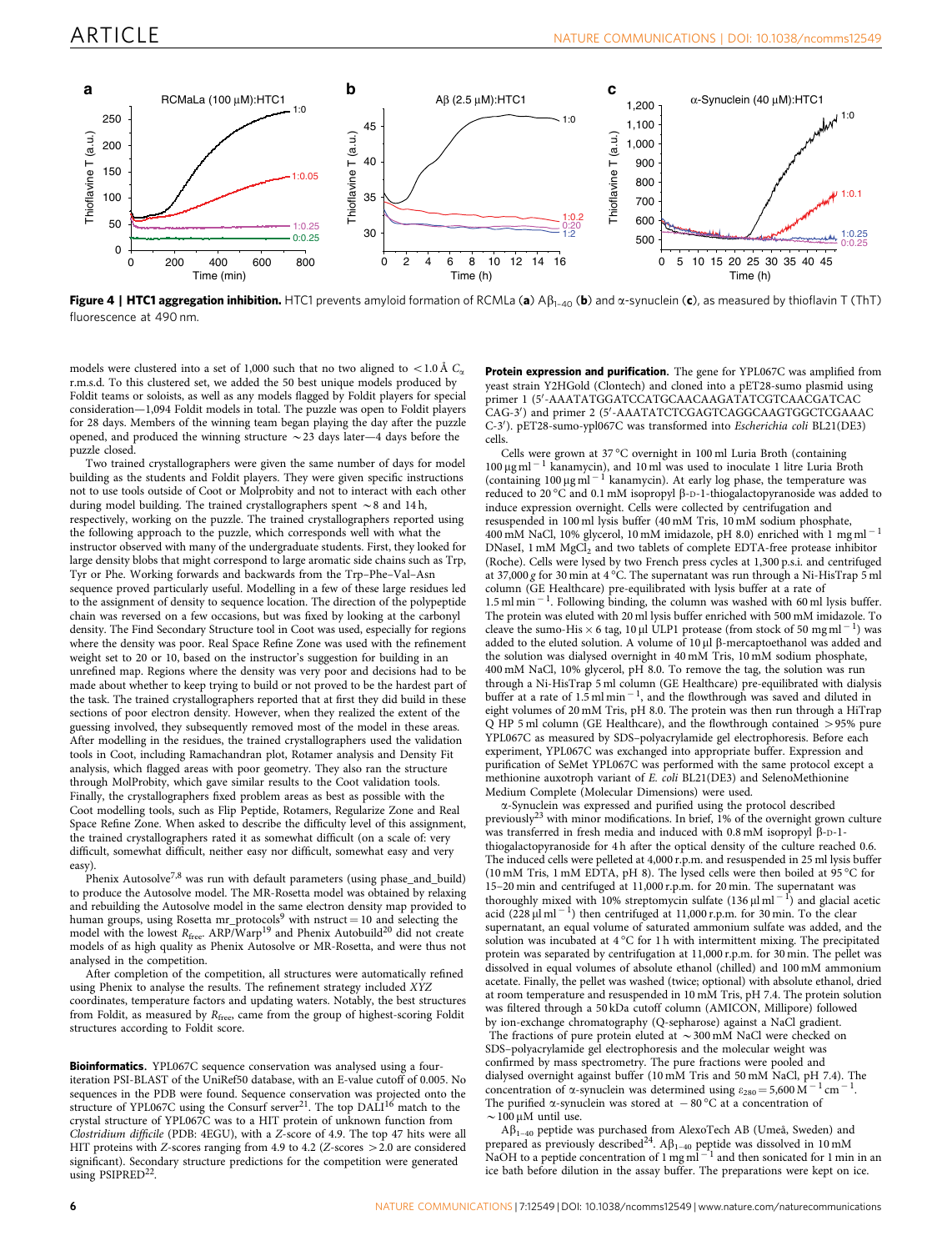$\alpha$ -Lactalbumin (aLA) from bovine milk (cat: L6010) and porcine citrate synthase (cat: C3260-5KU) were purchased from Sigma Inc. RCMaLA was prepared as previously described<sup>25</sup>. aLA (500  $\mu$ M; freshly prepared in water) was incubated with 1 mM dithiothreitol in 0.5 M Tris and 1 mM EDTA, pH 7.0, for 10 min, then 3 mM iodoacetic acid (out of 1 M stock solution in water) was added and the solution incubated for another 30 min. aLA was then dialysed into 50 mM phosphate buffer, pH 7.0, 100 mM KCl, 10 mM MgCl<sub>2</sub>.

Protein crystallization. Native and SeMet YPL067C crystals were grown at 20 °C by vapour diffusion using both sitting (1 µl drops) and hanging drop methods (2 ml drops). Drops were prepared by mixing a 1:1 solution of YPL067C  $(25 \text{ mg} \text{m} \text{l}^{-1})$  and reservoir solution (5.6–8.1% glycerol, 1.6–2.1 M ammonium sulfate and 0.1–0.2 M Tris). Crystals were cryoprotected by gradually supplementing the drop with glycerol up to 25% and were flash-frozen in liquid nitrogen.

X-ray crystallography. Data were collected at the Life Sciences Collaborative Access Team (LS-CAT) beamlines at the Argonne National Laboratory's Advanced Photon Source at 100 K. The data were integrated and scaled using HKL2000. Phases and initial model building of the SeMet derivative were obtained using Phenix AutoSolve<sup>7,8</sup>. Native YPL067C was solved by molecular replacement with the initial SeMet structure. Iterative refinement and model building were performed using Phenix Refine<sup>12</sup> and Coot<sup>11</sup>. Channel size was analysed using the 3V server26. Data collection and modelling statistics are shown in Table 1, and a section of the structure in its 2mFo-DFc map shown in Supplementary Fig. 10.

Fibrillar aggregation assays. Fibrillar aggregation was monitored by a thioflavine T (ThT) fluorescence assay. ThT is a benzothiazole dye that exhibits enhanced fluorescence specifically on binding to amyloid fibrils. For RCMaLA aggregation experiments, solutions containing 100 µM RCMaLA, YPL067C in varying concentrations and  $20 \mu$ M ThT were prepared in 50 mM potassium phosphate buffer, pH 7.0, 100 mM KCl and 10 mM  ${ {\rm MgCl}_2}$  (ref. 25). The ThT fluorescence assays with  $A\beta_{1-40}$  peptide were performed with 2.5  $\mu$ M  $A\beta_{1-40}$  peptide, YPL067C in varying concentrations and 20  $\mu$ M ThT in PBS, pH 7.4, 1% dimethylsulphoxide. The fibrillar aggregation of  $\alpha$ -synuclein was tested in a solution of 70  $\mu$ M  $\alpha$ synuclein, YPL067C in desired concentrations and 20  $\mu$ M ThT in PBS, pH 7.4. For a-syuclein assays, four glass beads were added in each well to induce aggregation.

ThT fluorescence assays were performed with a final volume of  $100 \mu$ l of the prepared solution in black 96-microwell plates (costar, UV Plate, 96 well) that were sealed to prevent evaporation. ThT fluorescence was measured in a Synergy HT Multi-Mode Microplate Reader (Biotek) at 37 °C, with constant medium shaking. Excitation and emission wavelengths were 440 and 490 nm, respectively. All samples were assayed in triplicate and the assay was repeated twice. Incubation of YPL067C with ThT alone produced no fluorescence increase.

Docking of a-synuclein and HTC1. HTC1 was docked against a 200-member NMR ensemble of  $\alpha$ -synuclein<sup>27</sup> using ZDOCK 3.0.2 (ref. 28). The top five scoring poses of HTC1 bound to each member of the ensemble were used to generate a contact frequency map of the HTC1: $\alpha$ -synuclein interaction. To determine the contact map, an interaction was assigned to a given residue pair if their  $C\alpha$ – $C\alpha$ distance was less than or equal to  $\lambda \cdot r^{min}_{ij}$ , where  $\lambda = 1.2$  and  $r^{min}_{ij}$  are taken from the mean  $C\alpha$ – $C\alpha$  distance for residue pairs that form intermolecular contacts in the PDB<sup>29</sup>. For each intermolecular residue pair, we reported the contact probability averaged over the extracted binding poses. To project the contact maps onto the structures of  $\alpha$ -synuclein and HTC1 on the same scale, the contact frequency for each residue pair was averaged over all residues.

Analytical ultracentrifugation. Sedimentation velocity experiments of HTC1 (Supplementary Fig. 9) were performed using a Beckman ProteomeLab XL-I analytical ultracentrifuge (Beckman Coulter). YPL067C was first dialysed against 20 mM HEPES, pH 7.5, then diluted to a concentration of 20 or 200  $\mu$ M using the dialysis buffer. Samples were loaded into cells containing standard sector shaped two-channel Epon-centerpieces with 1.2 cm path length (Beckman Coulter) and equilibrated to 22 °C in the centrifuge for at least 1 h before sedimentation. All samples were spun at 48,000 r.p.m. in a Beckman AN-50 Ti rotor (167431.7 g at the centre of the cell), and the sedimentation of the protein was monitored continuously using the interference optics. Data analysis was conducted with SEDFIT<br>(version 14.1)<sup>30</sup>, using the continuous c(s) distribution model. The confidence level for the ME (maximum entropy) regularization was set to 0.7. Buffer density and viscosity were calculated using SEDNTERP (http://sednterp.unh.edu/).

**Data availability**. The final model of HTC1 is deposited in the PDB under the code 5KCI. Other models and raw data are available on request.

### **References**

1. Sheldrick, G. M. A short history of SHELX. Acta Crystallogr. A 64, 112–122 (2008).

- 2. Touw, W. G., Joosten, R. P. & Vriend, G. New biological insights from better structure models. J Mol Biol 428, 1375–1393 (2016).
- 3. Moulaei, T. et al. Atomic-resolution crystal structure of the antiviral lectin scytovirin. Protein Sci. 16, 2756-2760 (2007).
- 4. Horowitz, S., Koldewey, P. & Bardwell, J. C. Undergraduates improve upon published crystal structure in class assignment. Biochem. Mol. Biol. Educ. 42, 398–404 (2014).
- 5. Cooper, S. et al. Predicting protein structures with a multiplayer online game. Nature 466, 756–760 (2010).
- 6. DiMaio, F., Tyka, M. D., Baker, M. L., Chiu, W. & Baker, D. Refinement of protein structures into low-resolution density maps using rosetta. J. Mol. Biol. 392, 181–190 (2009).
- 7. Adams, P. D. et al. PHENIX: a comprehensive Python-based system for macromolecular structure solution. Acta Crystallogr. D Biol. Crystallogr. 66, 213–221 (2010).
- Terwilliger, T. C. et al. Decision-making in structure solution using Bayesian estimates of map quality: the PHENIX AutoSol wizard. Acta Crystallogr. D Biol. Crystallogr. 65, 582–601 (2009).
- Terwilliger, T. C. et al. phenix.mr\_rosetta: molecular replacement and model rebuilding with Phenix and Rosetta. J. Struct. Funct. Genomics 13, 81–90 (2012).
- 10. Willingham, S., Outeiro, T. F., DeVit, M. J., Lindquist, S. L. & Muchowski, P. J. Yeast genes that enhance the toxicity of a mutant huntingtin fragment or alphasynuclein. Science 302, 1769–1772 (2003).
- 11. Emsley, P., Lohkamp, B., Scott, W. G. & Cowtan, K. Features and development of Coot. Acta Crystallogr. D Biol. Crystallogr. 66, 486–501 (2010).
- 12. Afonine, P. V. et al. Towards automated crystallographic structure refinement with phenix.refine. Acta Crystallogr. D 68, 352–367 (2012).
- 13. Chen, V. B. et al. MolProbity: all-atom structure validation for macromolecular crystallography. Acta Crystallogr. D Biol. Crystallogr. 66, 12-21 (2010).
- 14. Khatib, F. et al. Crystal structure of a monomeric retroviral protease solved by protein folding game players. Nat. Struct. Mol. Biol. 18, 1175–1177 (2011).
- 15. Diamond, R. Real-space refinement procedure for proteins. Acta Crystallogr. A 27, 436 (1971).
- 16. Holm, L. & Rosenstrom, P. Dali server: conservation mapping in 3D. Nucleic Acids Res. 38, W545-W549 (2010).
- 17. Huebner, K., Saldivar, J. C., Sun, J., Shibata, H. & Druck, T. Hits, Fhits and Nits: beyond enzymatic function. Adv. Enzyme Regul. 51, 208–217 (2011).
- 18. Trapasso, F. et al. Fhit interaction with ferredoxin reductase triggers generation of reactive oxygen species and apoptosis of cancer cells. J. Biol. Chem. 283, 13736–13744 (2008).
- 19. Langer, G., Cohen, S. X., Lamzin, V. S. & Perrakis, A. Automated macromolecular model building for X-ray crystallography using ARP/wARP version 7. Nat. Protoc. 3, 1171–1179 (2008).
- 20. Terwilliger, T. C. et al. Iterative model building, structure refinement and density modification with the PHENIX AutoBuild wizard. Acta Crystallogr. D Biol. Crystallogr. 64, 61–69 (2008).
- 21. Celniker, G. et al. ConSurf: using evolutionary data to raise testable hypotheses about protein function. Isr. J. Chem. 53, 199–206 (2013).
- 22. Jones, D. T. Protein secondary structure prediction based on position-specific scoring matrices. J. Mol. Biol. 292, 195–202 (1999).
- 23. Jain, N., Bhasne, K., Hemaswasthi, M. & Mukhopadhyay, S. Structural and dynamical insights into the membrane-bound alpha-synuclein. PLoS ONE 8, e83752 (2013).
- 24. Luo, J. H., Warmlander, SKT. S., Graslund, A. & Abrahams, J. P. Nonchaperone proteins can inhibit aggregation and cytotoxicity of alzheimer amyloid beta peptide. J. Biol. Chem. 289, 27766–27775 (2014).
- 25. Kulig, M. & Ecroyd, H. The small heat-shock protein alpha B-crystallin uses different mechanisms of chaperone action to prevent the amorphous versus fibrillar aggregation of alpha-lactalbumin. Biochem. J. 448, 343–352 (2012).
- 26. Voss, N. R. & Gerstein, M. 3V: cavity, channel and cleft volume calculator and extractor. Nucleic Acids Res. 38, W555–W562 (2010).
- 27. Schwalbe, M. et al. Predictive atomic resolution descriptions of intrinsically disordered hTau40 and alpha-synuclein in solution from NMR and small angle scattering. Structure 22, 238–249 (2014).
- 28. Pierce, B. G., Wiehe, K., Hwang, H., Kim, B. H., Vreven, T. & Weng, Z. ZDOCK server: interactive docking prediction of protein-protein complexes and symmetric multimers. Bioinformatics 30, 1771–1773 (2014).
- 29. Miyazawa, S. & Jernigan, R. L. Residue-residue potentials with a favorable contact pair term and an unfavorable high packing density term, for simulation and threading. J. Mol. Biol. 256, 623–644 (1996).
- 30. Schuck, P. Size-distribution analysis of macromolecules by sedimentation velocity ultracentrifugation and Lamm equation modeling. Biophys. J. 78, 1606–1619 (2000).

### Acknowledgements

We thank K. Wan for protein purification, Z. Wawrzak for phasing advice, and U. Jakob for reading and editing the manuscript. This work was supported by National Institutes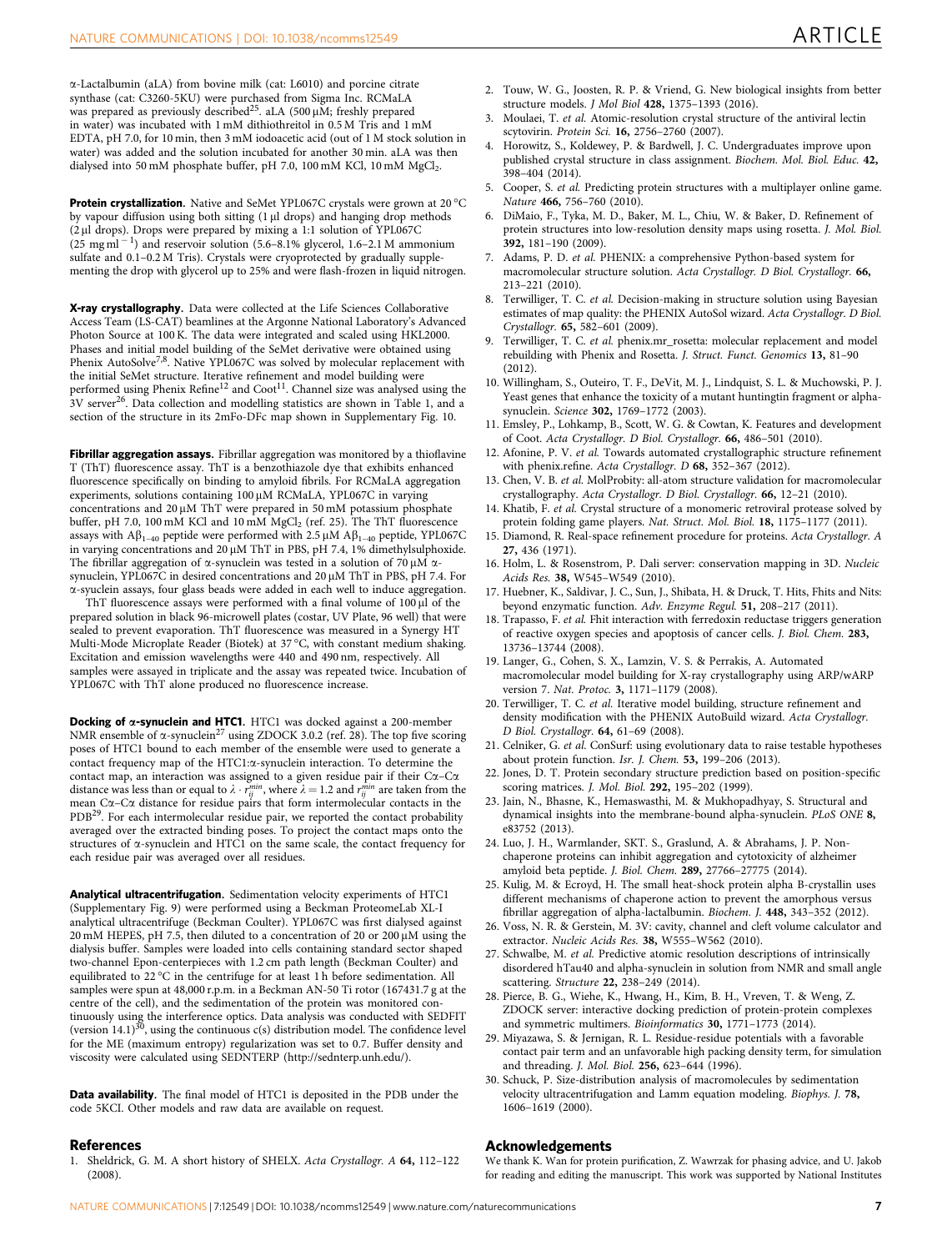of Health (NIH) grants GM102829 to J.C.A.B. and GM118651 to M.R.C. D.S.R. was supported by the University of Michigan Chemistry-Biology Interface training program (NIH grant 5T32GM008597) and the University of Michigan Medical Scientist Training Program (NIH grant 5T32GM007863). M.S. was partially supported by a predoctoral fellowship from the Cellular Biotechnology Training Program (T32GM008353). N.M.K. was supported by the University of Michigan Medical School Host Microbiome Initiative. A.S. was supported by the Molecular Biophysics Training Program (GM008270). B.K. acknowledges support by the National Science Foundation Graduate Research Fellowship Program (DGE-1256082). D.B. and J.C.A.B. are Howard Hughes Investigators. This research used resources of the Advanced Photon Source, a US Department of Energy (DOE) Office of Science User Facility operated for the DOE Office of Science by Argonne National Laboratory under contract no. DE-AC02-06CH11357. Use of the LS-CAT Sector 21 was supported by the Michigan Economic Development Corporation and the Michigan Technology Tri-Corridor (grant 085P1000817). The authors would also like to thank all Foldit players and students who participated in the competition, but chose not to be listed as authors.

## Author contributions

The competition was designed by F.K., S.H. and B.K., and was implemented by S.H., B.K., F.K., N.K., D.R., A.S., F.M. and M.S. Foldit design and improvements were carried out by J.F. and S.C. Experiments were designed by J.C.A.B., A.T., T.H., S.H., P.K. and R.M. Experiments were carried out by A.T., P.K., T.H., F.B. and R.M. N.J., and M.R.C. made the experimental reagents. Analysis was performed by B.K., L.A., P.K., F.K., A.A.W., A.T., D.B., S.H. and J.C.A.B. The paper was written by S.H., J.C.A.B., R.M., A.T. and B.K., with assistance from all authors. U.M.S. and F.P. participated in the competition.

The authors would also like to thank all Foldit players and students who participated in the competition, but chose not to be listed as authors.

# Additional information

Supplementary Information accompanies this paper at http://www.nature.com/ naturecommunications

Competing financial interests: The authors declare no competing financial interests.

Reprints and permission information is available online at http://npg.nature.com/ reprintsandpermissions/

How to cite this article: Horowitz, S. et al. Determining crystal structures through crowdsourcing and coursework. Nat. Commun. 7:12549 doi: 10.1038/ncomms12549  $(2016)$ 

This work is licensed under a Creative Commons Attribution 4.0  $\odot$  $\left[$ cc) International License. The images or other third party material in this article are included in the article's Creative Commons license, unless indicated otherwise in the credit line; if the material is not included under the Creative Commons license, users will need to obtain permission from the license holder to reproduce the material. To view a copy of this license, visit http://creativecommons.org/licenses/by/4.0/

 $\odot$  The Author(s) 2016

# Foldit players

Ahmet Caglar<sup>18</sup>, Alan Coral<sup>18</sup>, Alice Elizabeth Jensen<sup>18</sup>, Allen Lubow<sup>18</sup>, Amanda Boitano<sup>18</sup>, Amy Elizabeth Lisle<sup>18</sup>, Andrew T. Maxwell<sup>18</sup>, Barb Failer<sup>18</sup>, Bartosz Kaszubowski<sup>18</sup>, Bohdan Hrytsiv<sup>18</sup>, Brancaccio Vincenzo<sup>18</sup>, Breno Renan de Melo Cruz<sup>18</sup>, Brian Joseph McManus<sup>18</sup>, Bruno Kestemont<sup>18</sup>, Carl Vardeman<sup>18</sup>, Casey Comisky<sup>18</sup>, Catherine Neilson<sup>18</sup>, Catherine R. Landers<sup>18</sup>, Christopher Ince<sup>18</sup>, Daniel Jon Buske<sup>18</sup>, Daniel Totonjian<sup>18</sup>, David Marshall Copeland<sup>18</sup>, David Murray<sup>18</sup>, Dawid Jagieła<sup>18</sup>, Dietmar Janz<sup>18</sup>, Douglas C. Wheeler<sup>18</sup>, Elie Cali<sup>18</sup>, Emmanuel Croze<sup>18</sup>, Farah Rezae<sup>18</sup>, Floyd Orville Martin<sup>18</sup>, Gil Beecher<sup>18</sup>, Guido Alexander de Jong<sup>18</sup>, Guy Ykman<sup>18</sup>, Harald Feldmann<sup>18</sup>, Hugo Paul Perez Chan<sup>18</sup>, Istvan Kovanecz<sup>18</sup>, Ivan Vasilchenko<sup>18</sup>, James C. Connellan<sup>18</sup>, Jami Lynne Borman<sup>18</sup>, Jane Norrgard<sup>18</sup>, Jebbie Kanfer<sup>18</sup>, Jeffrey M. Canfield<sup>18</sup>, Jesse David Slone<sup>18</sup>, Jimmy Oh<sup>18</sup>, Joanne Mitchell<sup>18</sup>, John Bishop<sup>18</sup>, John Douglas Kroeger<sup>18</sup>, Jonas Schinkler<sup>18</sup>, Joseph McLaughlin<sup>18</sup>, June M. Brownlee<sup>18</sup>, Justin Bell<sup>18</sup>, Karl Willem Fellbaum<sup>18</sup>, Kathleen Harper<sup>18</sup>, Kirk J. Abbey<sup>18</sup>, Lennart E. Isaksson<sup>18</sup>, Linda Wei<sup>18</sup>, Lisa N. Cummins<sup>18</sup>, Lori Anne Miller<sup>18</sup>, Lyn Bain<sup>18</sup>, Lynn Carpenter<sup>18</sup>, Maarten Desnouck<sup>18</sup>, Manasa G. Sharma<sup>18</sup>, Marcus Belcastro<sup>18</sup>, Martin Szew<sup>18</sup>, Matthew Britton<sup>18</sup>, Matthias Gaebel<sup>18</sup>, Max Power<sup>18</sup>, Michael Cassidy<sup>18</sup>, Michael Pfützenreuter<sup>18</sup>, Michele Minett<sup>18</sup>, Michiel Wesselingh<sup>18</sup>, Minjune Yi<sup>18</sup>, Neil Haydn Tormey Cameron<sup>18</sup>, Nicholas I. Bolibruch<sup>18</sup>, Noah Benevides<sup>18</sup>, Norah Kathleen Kerr<sup>18</sup>, Nova Barlow<sup>18</sup>, Nykole Krystyne Crevits<sup>18</sup>, Paul Dunn<sup>18</sup>, Paulo Sergio Silveira Belo Nascimento Roque<sup>18</sup>, Peter Riber<sup>18</sup>, Petri Pikkanen<sup>18</sup>, Raafay Shehzad<sup>18</sup>, Randy Viosca<sup>18</sup>, Robert James Fraser<sup>18</sup>, Robert Leduc<sup>18</sup>, Roberto Dominguez Soto<sup>18</sup>, Roman Madala<sup>18</sup>, Scott Shnider<sup>18</sup>, Sharon de Boisblanc<sup>18</sup>, Slava Butkovich<sup>18</sup>, Spencer Bliven<sup>18</sup>, Stephen Hettler<sup>18</sup>, Stephen Telehany<sup>18</sup>, Steven A. Schwegmann<sup>18</sup>, Steven Parkes<sup>18</sup>, Susan C. Kleinfelter<sup>18</sup>, Sven Michael Holst<sup>18</sup>, T.J.A. van der Laan<sup>18</sup>, Thomas Bausewein<sup>18</sup>, Vera Simon<sup>18</sup>, Warwick Pulley<sup>18</sup> & William Hull<sup>18</sup>

<sup>18</sup> Rosetta Commons, University of Washington, Seattle, Washington 98195, USA.

# University of Michigan students

Alexis Lawton<sup>1</sup>, Amanda Ruesch<sup>1</sup>, Anjali Sundar<sup>1</sup>, Anna-Lisa Lawrence<sup>1</sup>, Annes Yukyung Kim<sup>1</sup>, Antara Afrin<sup>1</sup>, Bhargavi Maheshwer<sup>1</sup>, Bilal Turfe<sup>1</sup>, Christian Huebner<sup>1</sup>, Courtney Elizabeth Killeen<sup>1</sup>, Dalia Antebi-Lerrman<sup>1</sup>, Danny Luan<sup>1</sup>, Derek Wolfe<sup>1</sup>, Duc Pham<sup>1</sup>, Elaina Michewicz<sup>1</sup>, Elizabeth Hull<sup>1</sup>, Emily Pardington<sup>1</sup>,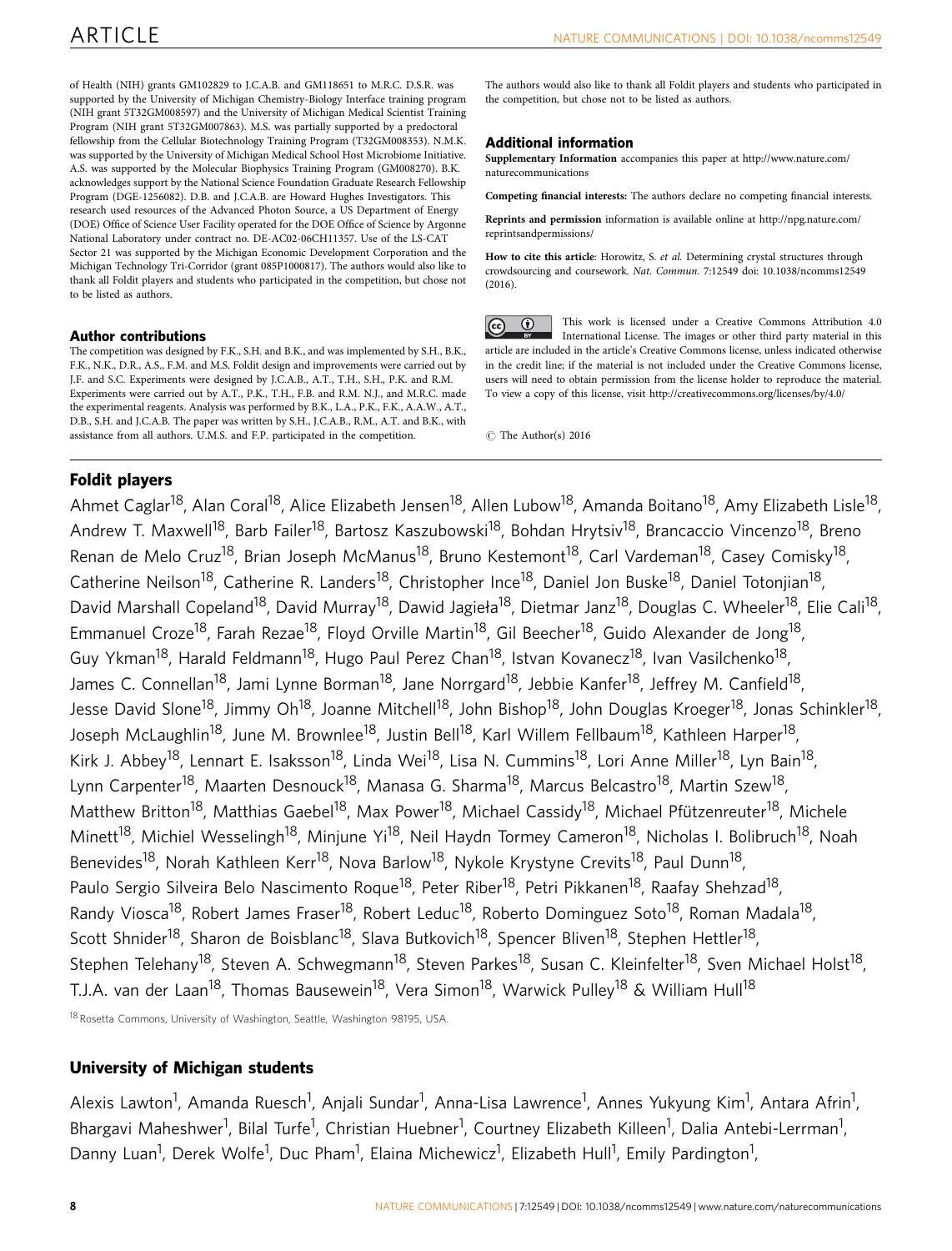Galal Osama Galal<sup>1</sup>, Grace Chen<sup>1</sup>, Grace Sun<sup>1</sup>, Halie E. Anderson<sup>1</sup>, Jane Chang<sup>1</sup>, Jeffrey Thomas Hewlett<sup>1</sup>, Jennifer Sterbenz<sup>1</sup>, Jiho Lim<sup>1</sup>, Joshua Morof<sup>1</sup>, Junho Lee<sup>1</sup>, Juyoung Samuel Inn<sup>1</sup>, Kaitlin Hahm<sup>1</sup>, Kaitlin Roth<sup>1</sup>, Karun Nair<sup>1</sup>, Katherine Markin<sup>1</sup>, Katie Schramm<sup>1</sup>, Kevin Toni Eid<sup>1</sup>, Kristina Gam<sup>1</sup>, Lisha Murphy<sup>1</sup>, Lucy Yuan<sup>1</sup>, Lulia Kana<sup>1</sup>, Lynn Daboul<sup>1</sup>, Mario Karam Shammas<sup>1</sup>, Max Chason<sup>1</sup>, Moaz Sinan<sup>1</sup>, Nicholas Andrew Tooley<sup>1</sup>, Nisha Korakavi<sup>1</sup>, Patrick Comer<sup>1</sup>, Pragya Magur<sup>1</sup>, Quresh Savliwala<sup>1</sup>, Reid Michael Davison<sup>1</sup>, Roshun Rajiv Sankaran<sup>1</sup>, Sam Lee<sup>1</sup>, Saule Tamkus<sup>1</sup>, Shirley Chen<sup>1</sup>, Sho Harvey<sup>1</sup>, Sin Ye Hwang<sup>1</sup>, Sohrab Vatsia<sup>1</sup>, Stefan Withrow<sup>1</sup>, Tahra K. Luther<sup>1</sup>, Taylor Manett<sup>1</sup>, Thomas James Johnson<sup>1</sup>, Timothy Ryan Brash<sup>1</sup>, Wyatt Kuhlman<sup>1</sup>, Yeonjung Park<sup>1</sup>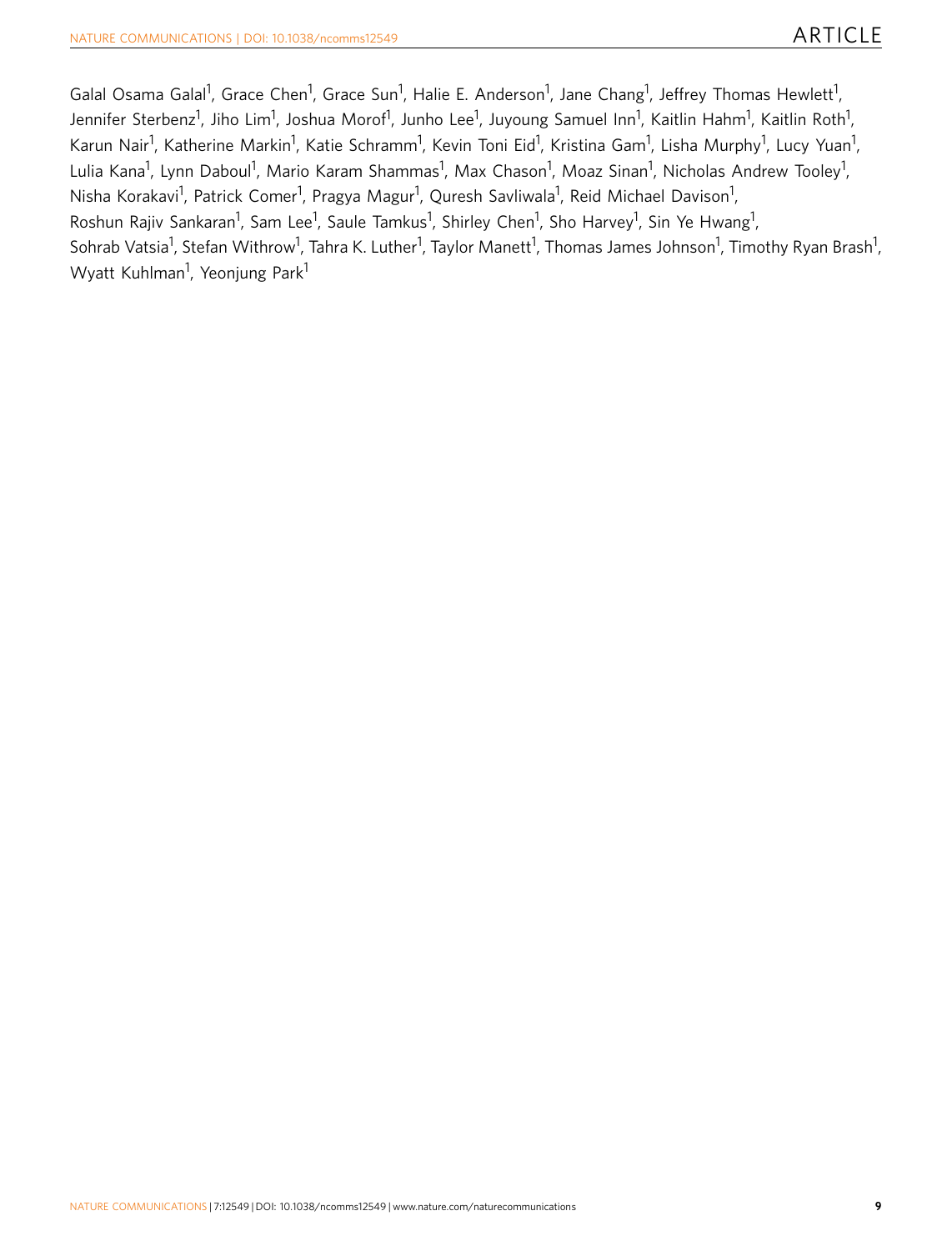

# Corrigendum: Determining crystal structures through crowdsourcing and coursework

Scott Horowitz, Brian Koepnick, Raoul Martin, Agnes Tymieniecki, Amanda A. Winburn, Seth Cooper, Jeff Flatten, David S. Rogawski, Nicole M. Koropatkin, Tsinatkeab T. Hailu, Neha Jain, Philipp Koldewey, Logan S. Ahlstrom, Matthew R. Chapman, Andrew P. Sikkema, Meredith A. Skiba, Finn P. Maloney, Felix R.M. Beinlich, Foldit Players, University of Michigan students, Zoran Popović, David Baker, Firas Khatib & James C.A. Bardwell

Nature Communications 7:12549 doi: 10.1038/ncomms12549 (2016); Published 16 Sep 2016; Updated 25 Oct 2016

Jinconice

The original version of this Article contained an error in the spelling of a member of the University of Michigan students Consortium, Sam Lee, which was incorrectly given as Sam Lewe. This has now been corrected in both the PDF and HTML versions of the Article.

This work is licensed under a Creative Commons Attribution 4.0 International License. The images or other third party material in this article are included in the  $\odot$  $\odot$ article's Creative Commons license, unless indicated otherwise in the credit line; if the material is not included under the Creative Commons license, users will need to obtain permission from the license holder to reproduce the material. To view a copy of this license, visit http://creativecommons.org/licenses/by/4.0/

 $\odot$  The Author(s) 2016